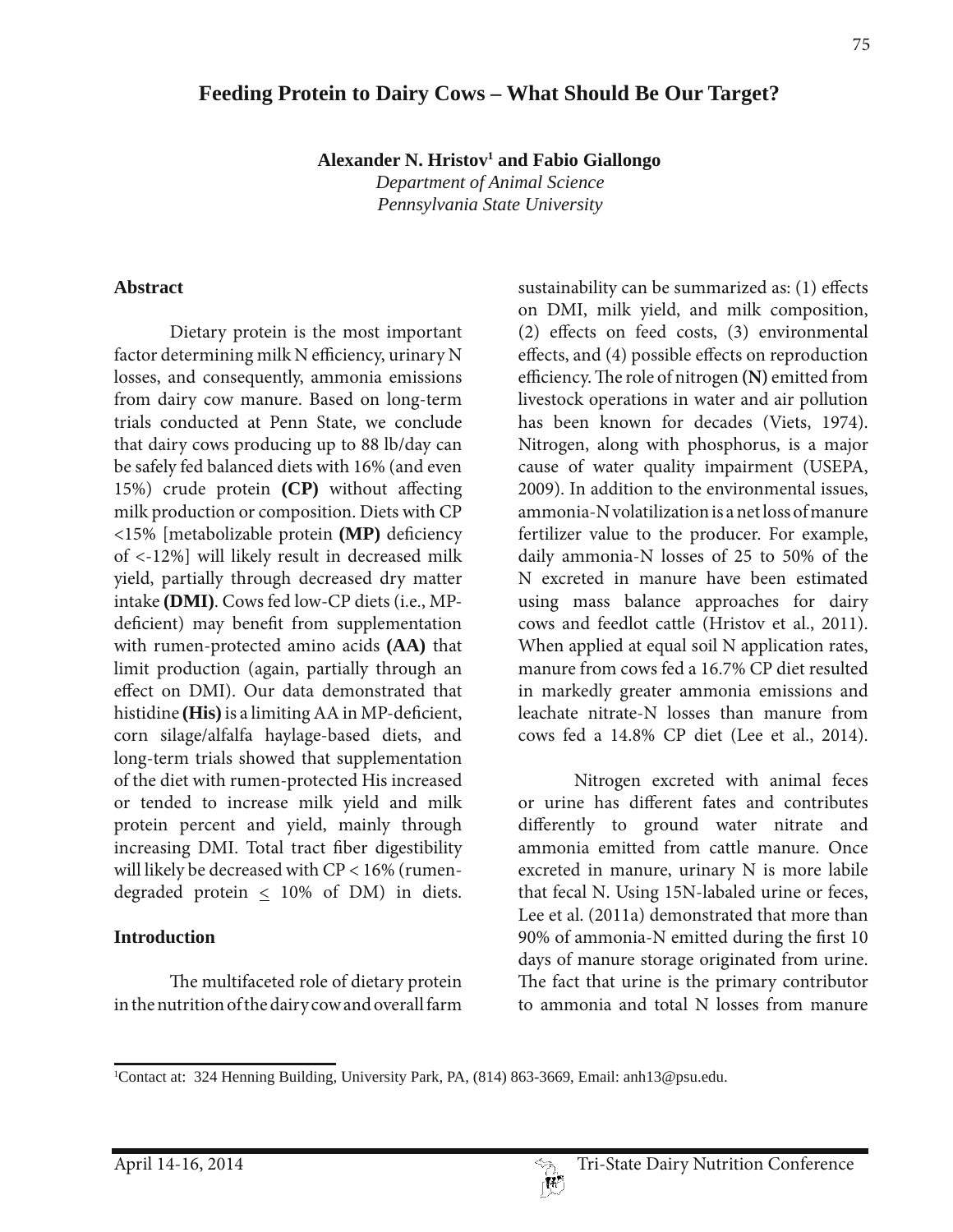emphasizes the importance of reducing urinary N losses and/or shifting N excretion from urine to feces. Meta-analyses have unequivocally shown that reduction in dietary N input can be a successful strategy for improving N utilization efficiency and reducing N losses with manure in dairy cows (Huhtanen and Hristov, 2009; Hristov et al., 2011). Reducing dietary protein can also benefit the producer by reducing feed cost and improving overall farm profitability. There are many examples where decreasing protein concentration in diets for dairy or beef cattle dramatically decreased manure N losses without affecting animal production (Hristov et al., 2011). These interventions, however, have to be balanced with the risk of loss in production. If the animal requirements for MP are not met, long-term production cannot be sustained.

 The question is: What is the limit in decreasing MP, after which we start losing production? In some cases, dietary CP as low as 12% (meeting utilizable CP at the duodenum requirements, but at a negative rumen N balance), did not affect milk production in dairy cows, although nutrient digestibility and microbial protein synthesis in the rumen were depressed (Aschemann et al., 2012). In that study, however, cows were relatively low producers (about 63.8 lb/day) and intake was restricted, i.e. the important effect of protein on feed intake (Picard et al., 1993; Lee et al., 2012a) could not be demonstrated. In some trials, in which there were no statistical effects with MP-deficient diets, clear numerical trends for decreased DMI and/or milk production were observed. For example, Olmos Colmenero and Broderick (2006) fed diets varying in CP content from 13.5 to 19.4% (RDP increased from 9.3 to 12.7% and RUP from 4.2 to 6.7%). Dry matter intake and milk yield were not affected statistically in this trial, but the 13.5% CP diet resulted in about 1.5 lb/day DMI  $(P > 0.22)$ and 4.4 lb/day less milk  $(P = 0.10)$ ; a quadratic response) compared with the 16.5% CP diet.

 Trials with high-producing dairy cows at Penn State have shown a variable (in most cases not statistically significant) effect of dietary CP or MP-deficiency on DMI. In trials where DMI was decreased (statistically or numerically) with the MP-deficient diets, milk production also decreased (Lee et al., 2011b; Lee et al., 2012a). On the contrary, when DMI did not decrease, milk production also was not different from the control, MP-adequate diets (Lee et al., 2012b; Giallongo et al., 2014). In all trials, total tract apparent NDF digestibility was decreased (6 to 20%) by the low-CP, MPdeficient diets. Interestingly, this did not affect milk production or milk fat content (although numerical trends were observed in some cases; Lee et al., 2012b). Thus, it appears production losses with low-protein diets are caused by: (1) depressed DMI due to impaired rumen function or physiological regulation of intake, (2) deficiency of ruminally-degradable protein **(RDP)**, which may cause decreased fiber digestion, and (3) insufficient supply of key AA limiting milk protein synthesis. We are emphasizing that the effect of low-protein diets on feed intake is critical and must always be considered (Lee et al., 2012a). For example, an analysis of the literature from a few years ago (31 studies in the Journal of Dairy Science, volumes 78 to 91; 1995 to March 2008; Huhtanen and Hristov, 2009), in which CP level in the diet was a main effect, showed increased milk protein yield (MPY) with increasing dietary CP in 7 experiments. In 5 of these 7 experiments, however, the effect on MPY was through increased DMI. In only 2 trials was MPY significantly increased with increasing dietary CP concentration, whereas there was no significant effect on DMI.

## **Strategies for Feeding Low-protein Diets**

The Dairy NRC (2001) model predicts that a diet, based on corn silage and alfalfa hay,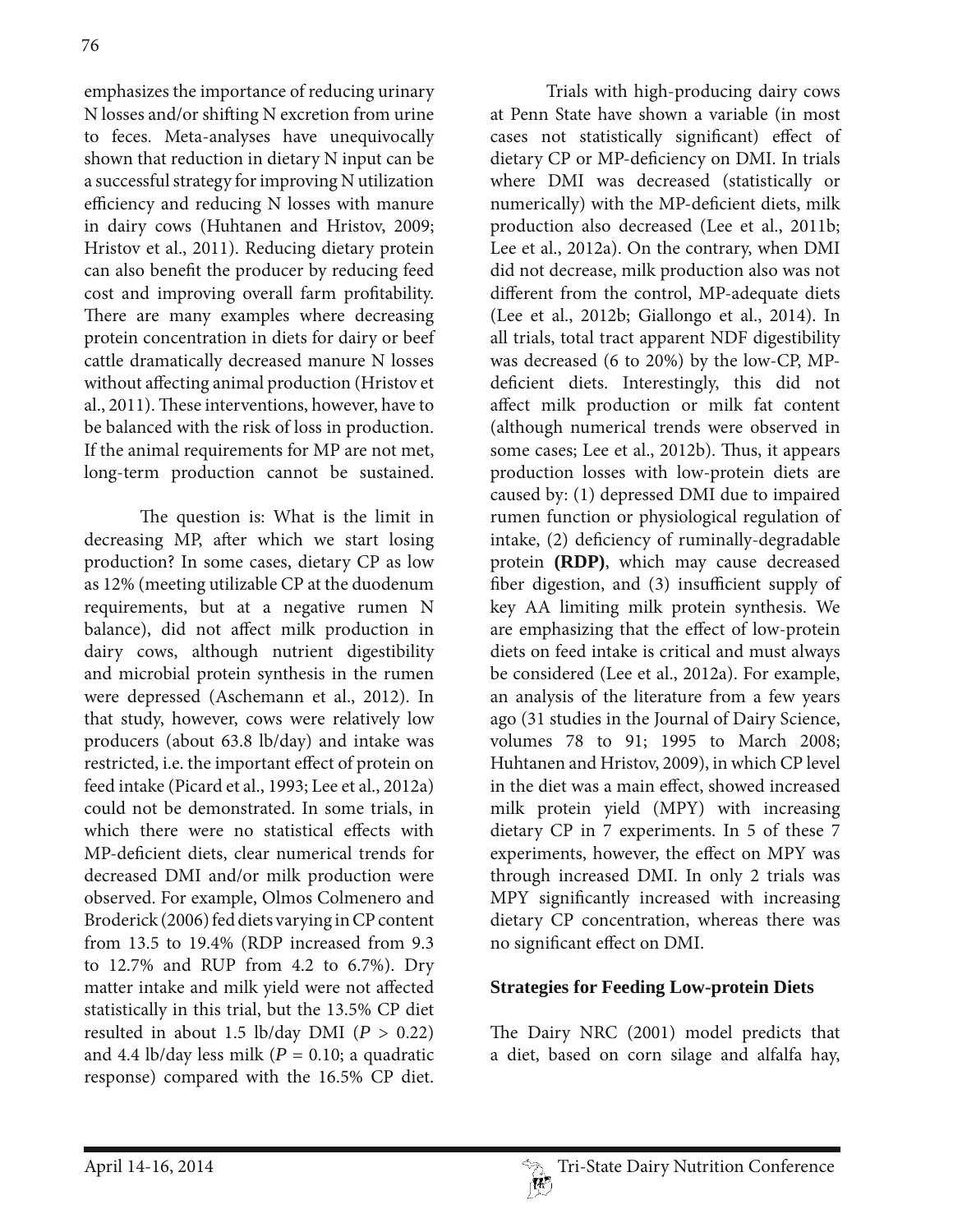steam-flaked corn grain, soybean meal **(SBM)**, whole cottonseed, and 0.5% (DM basis) blood meal with about 16% CP and at 55 lb/day DMI meets the MP requirements (and exceed the  $NE_{L}$  requirements) of a 1500 lb/90-days-inmilk cow with milk production of 88 lb/day and 3% true milk protein (Table 1). Similarly, a diet based on corn silage, alfalfa haylage, grass hay, whole roasted soybeans, canola meal, and about 6% by-pass SBM containing 16% CP met the MP requirements of cows at similar level of production in our experiments at Penn State. The RDP balance for this diet was on average 3 g/day. If this diet was formulated at 17% CP, by replacing the hay with haylage and including some solvent-extracted SBM (partially replacing the by-pass SBM), the MP requirements would still be met but the RDP balance would be 286 g/day. As demonstrated in a number of experiments, RDP excess will increase urinary N and urea losses and consequently, ammonia emissions from manure (van Duinkerken et al., 2005; Agle et al., 2010). In the study by Olmos Colmenero and Broderick (2006), for example, urinary urea N excretion more than tripled with increasing the CP content of the diets from 13.5 to 19.4%. Decreasing RDP balance to about -200 g/day resulted in a 40% decrease in the ammonia-emitting potential of manure in the study by Lee et al. (2012b).

Long-term (up to 10 wks), continuous design trials conducted with cows producing 83.6 to 94.6 lb/day of milk at Penn State showed that decreasing NRC (2001)-estimated MP supply to 8 to 13% below requirements may result in depressed DMI and/or decreased milk production. These diets were usually around 14% CP. In one study (Lee et al., 2012b), diets supplemented with rumen-protected **(RP)** AA that were 12 to 13% deficient in MP (14% CP) did not result in decreased production. In a recent trial with cows milking around 94.6 to 99 lb/day, 5 to 8%-MP deficient diets also did

not result in depressed DMI or milk production (Giallongo et al., 2014). It may be important to point out that in these trials, the calculated MP balance was based on the actual DMI and production of the cows. One could debate the correct way of estimating MP requirements – based on actual or potential milk production and composition (i.e., the production of the positive control group, assuming all cows on trial have equal production potential). In some cases, this could make a difference, although in the Penn State trials, we found it of little relevance (i.e., the effect on MP requirements was small and inconsequential).

 The first and most important factor for successful reduction of dietary protein close to or below the animal's MP requirements is to keep dietary energy balance at or in excess of requirements. Amino acids are inevitably used for glucose synthesis by the cow, but their role as a source of energy to sustain production becomes more important if dietary energy is deficient. In our experience, diets with CP of around 14% are RDP-deficient, which is manifested in decreased total tract NDF digestibility. Although we have not measured ruminal fiber degradability, it is safe to assume that a big part, if not all, of the decrease in total tract fiber digestibility occurred in the rumen. We were not able to detect, at least with the indirect method we used, a consistent response in microbial protein syntheses in the rumen with the low-CP diets. Overall, our data indicate that diets with RDP of around 9 to 10% (of dietary DM) decrease fiber digestibility, but do not appear to have a consistent effect on ruminal microbial protein synthesis.

 In our trials with MP-deficient diets, the NRC (2001) protein model underpredicted milk response by about 5 lb per 100 g MP deficiency (Lee et al., 2012b). Similar trends were reported by Lee et al. (2012a); on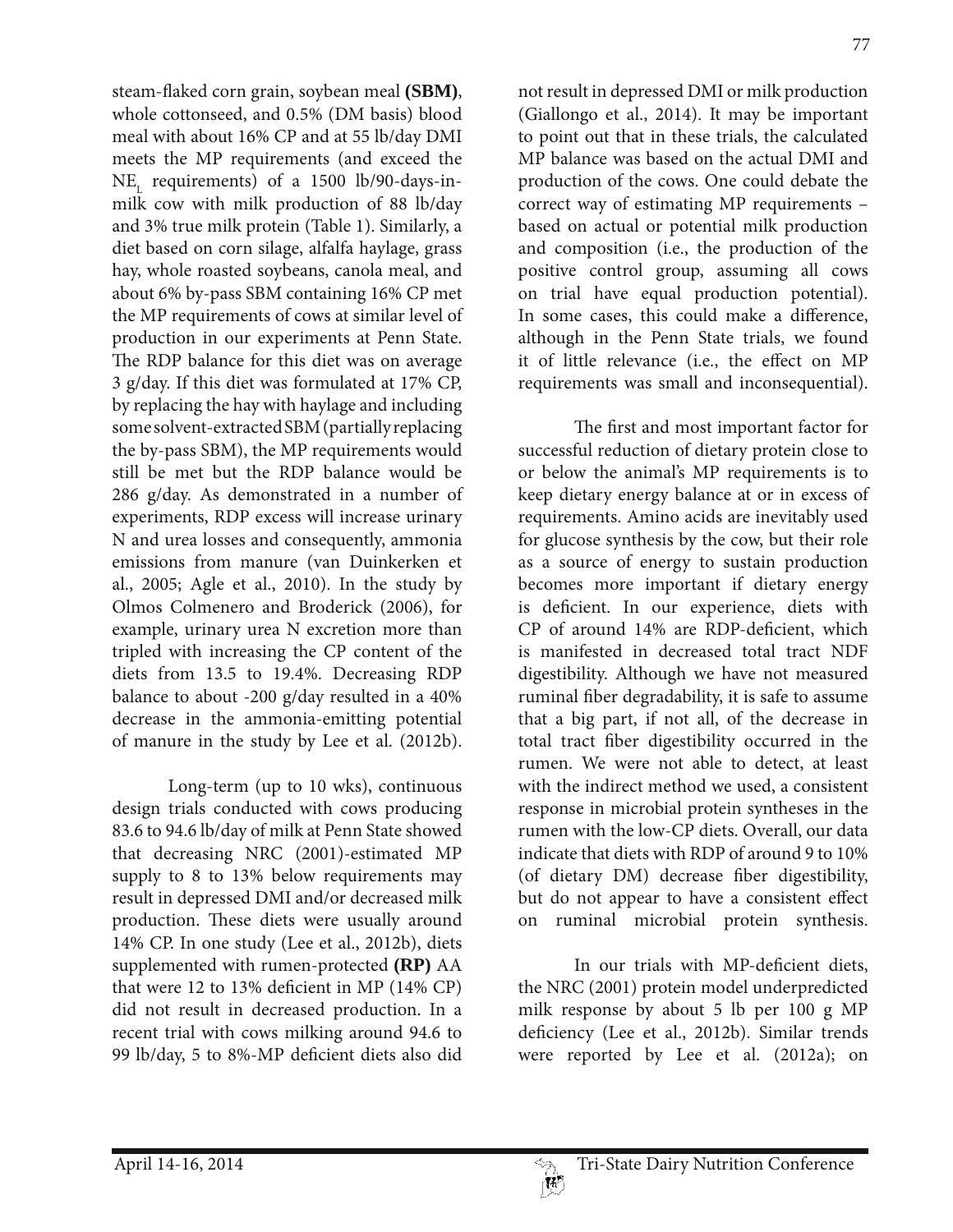average, underprediction of milk yield in the MP-deficient groups of cows was  $22.7 \pm 1.7$ lb/day. In a more recent trial with 60 cows, in which DMI was not affected by the MPdeficient diets, milk yield was underpredicted by NRC (2001) on average by 7.7  $\pm$  1.5 lb/ day (Giallongo et al., 2014). Possible reasons for these effects may include overestimation of RDP requirements, urea recycling, and variable efficiency of conversion of MP for metabolic functions (see discussions in Doepel et al., 2004 and Huhtanen and Hristov, 2009).

 Diets with CP concentration of around or below 16% are not uncommon on commercial dairy farms in the Northeast. In our on-farm projects (unpublished data from Hristov et al., 2012 and Weeks et al., 2014) total mixed rations **(TMR)** from dairy farms that ranged from 60 to 80 lb/day of milk often analyzed below 16 and in some cases below 15 and even 14% CP. With the understanding of possible unrepresentative sampling and other factors that could affect diet composition (TMR mixing, for example), it is apparent to us that on commercial farms, and particularly when feed prices are high, diets may reach critically low levels of CP that may limit production in some herds.

 Supplementation with RPAA that limit milk production and milk protein synthesis may compensate for MP deficiency in dairy cow diets. In some cases, this was a successful strategy to maintain production (Leonardi et al., 2003; Berthiaume et al., 2006; Broderick et al., 2008), but not in others (Socha et al., 2005; Davidson et al., 2008; Benefield et al., 2009). Amino acid supplementation research at Penn State has pointed to His as a limiting AA in dairy cows fed typical North American diets – based on corn silage, alfalfa haylage, corn grain, and soybean or canola meals. Lee et al. (2012a) reported a trend for increased DMI when RPHis was added to a 13% MP-

deficient diet supplemented with RPLys and RPMet. The increased DMI triggered milk and milk protein yield responses. Analysis of rumen bacterial samples from various trials conducted at Penn State indicated about 27% lower His than Met concentration in bacterial protein. Microbial protein is an increasingly important source of AA for the cow when MPdeficient diets are fed, and we proposed that His may be a limiting AA in high-producing dairy cows fed corn silage- and alfalfa haylage-based diets deficient in MP. Our analysis indicated that the proportion of His in MP should be similar to that of Met, which for practical purposes, is suggested to be 2.2%. Others have suggested His requirements of 2.4 (Doepel et al., 2004), 2.3 (Lapierre et al., 2014), and up to 3.4% (Rulquin and Pisulewski, 2000) of MP.

 Our hypothesis that His is a limiting AA in North American dairy cows was based on data from Europe with grass silage-based diets (Kim et al., 1999; Vanhatalo et al., 1999) and the consistently lower blood plasma His concentrations in long-term trials with MPdeficient diets conducted at Penn State (Lee et al., 2012a,b). We have to emphasize the importance of experimental design in trials in which production effects are investigated. In contrast to data from long-term experiments (Lee et al., 2012a,b), plasma His concentrations were not different in cows fed MP-adequate or MP-deficient diets in a parallel Latin square design trial with 21-day experimental periods (Lee et al., 2011c). As discussed by Lapierre et al. (2008), His may be unique among the essential AA by having labile pools that provide a source of stored His during short periods of deficiency (i.e., intramuscular carnosine and anserine, dipeptides containing His, and circulating hemoglobin). Carnosine along with hemoglobin as sources of His have been discussed in human nutrition (Rose et al., 1951; Irwin and Hegsted, 1971) and the mechanism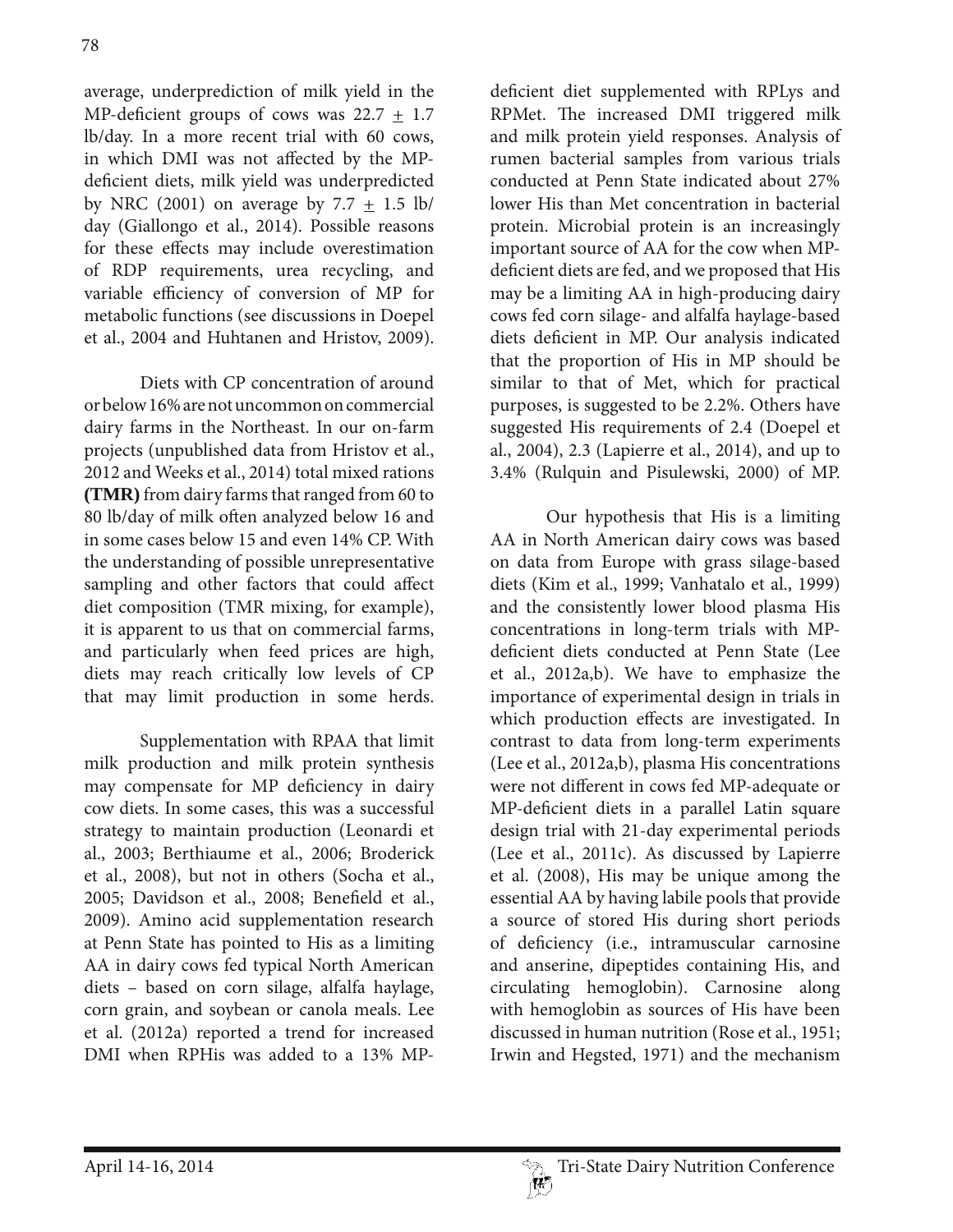79

was observed in rats by Nasset and Gatewood (1954) who reported negative N balance and a decrease in blood hemoglobin when His was omitted from the diet. In dairy cows, the carnosine/hemoglobin mechanism may be sufficient to maintain His supplies in short, Latin square, or crossover experimental periods.

 We have recently conducted a 10-wk randomized complete block design trial with 60 cows (87  $\pm$  40 DIM) with the main objective of investigating the effects of slow-release urea and RPMet and RPHis supplementation of a MP-deficient diet on lactation performance (Giallongo et al., 2014). By inclusion of slowrelease urea in the diet, we were hoping to address the lower NDF digestibility observed with MP-deficient diets in our trials. This trial had 5 dietary treatments: MP-adequate diet **(AMP)**; MP-deficient diet **(DMP)**; DMP supplemented with Optigen (Alltech Inc.; DMPO); DMPO supplemented with RPMet as Mepron (Evonik Industries AG; DMPOM); and DMPOM supplemented with RPHis (Balchem Corp.; DMPOMH). The basal diet consisted of (DM basis): 43% corn silage, 8% grass hay, 4% cottonseed hulls, and 45% concentrate and contained 16.7, 15.8, and 14.8% CP for AMP, DMPO, and DMP, respectively. The MP balance (based on NRC, 2001) was: 206 (about 107% of the requirements), -145 (about 95% of the requirements), -244, -116, and -164 g/ day, respectively. All diets were deficient in Lys [from  $-10$  to  $-28$  g digestible (d)Lys/day; requirements were assumed at 6.6% of MP]. The diets that were not supplemented with RPAA were also deficient in Met (from -13 to -17 g dMet/day; requirements were assumed at 2.2% of MP). The DMP, DMPO, and DMPOM diets were -5 to -8 g/day deficient in dHis (based on dHis requirements of 2.2% of MP), with both the AMP and DMPOMH diets meeting or exceeding dHis requirements. Similar to previous trials, total-tract apparent

digestibility of all nutrients and urinary N and urea excretions were decreased by DMP compared with AMP. Milk N efficiency (milk true protein N secretion as a proportion of N intake) tended to be higher ( $P = 0.07$ ) for the MP-deficient diets. The production data from this trial are shown in Table 2. Dry matter intake was not affected by MP level but tended to be higher for the RPHis-supplemented diet compared with the RPMet-supplemented diet. Yields of milk and milk fat were not affected by treatment; there was a trend for decreased milk fat percentage with the RPHis-supplemented diet. Milk true protein content was increased and milk protein yield was numerically increased by RPHis addition to the RPMetsupplemented diet. Cows fed DMP gained 14 g/day BW, whereas cows on all other treatments gained on average 267 g/day. This important observation, which was unlikely to be observed in a short-term trial, suggested that cow on the DMP diet were not gaining BW, whereas cows on the supplemented diets (with slow-release urea or RPAA) were recovering BW lost in early lactation. The conclusion from this trial was that feeding a 5% MP-deficient diet did not decrease DMI and yields of milk and milk components, despite the reduction in nutrient digestibility. Supplementation with RPHis tended to increase DMI and increased milk protein content. These results confirmed our previous data and suggest that His may have a positive effect on voluntary feed intake in high-yielding dairy cows. We were not able to show a positive effect of slowrelease urea on total tract fiber digestibility.

### **Conclusions**

 Dietary protein is the most important factor determining milk N efficiency, urinary N losses, and consequently, ammonia emissions from dairy cow manure. Dairy cows producing up to 88 lb/day can be safely fed balanced diets with 16% (and even 15%) CP without affecting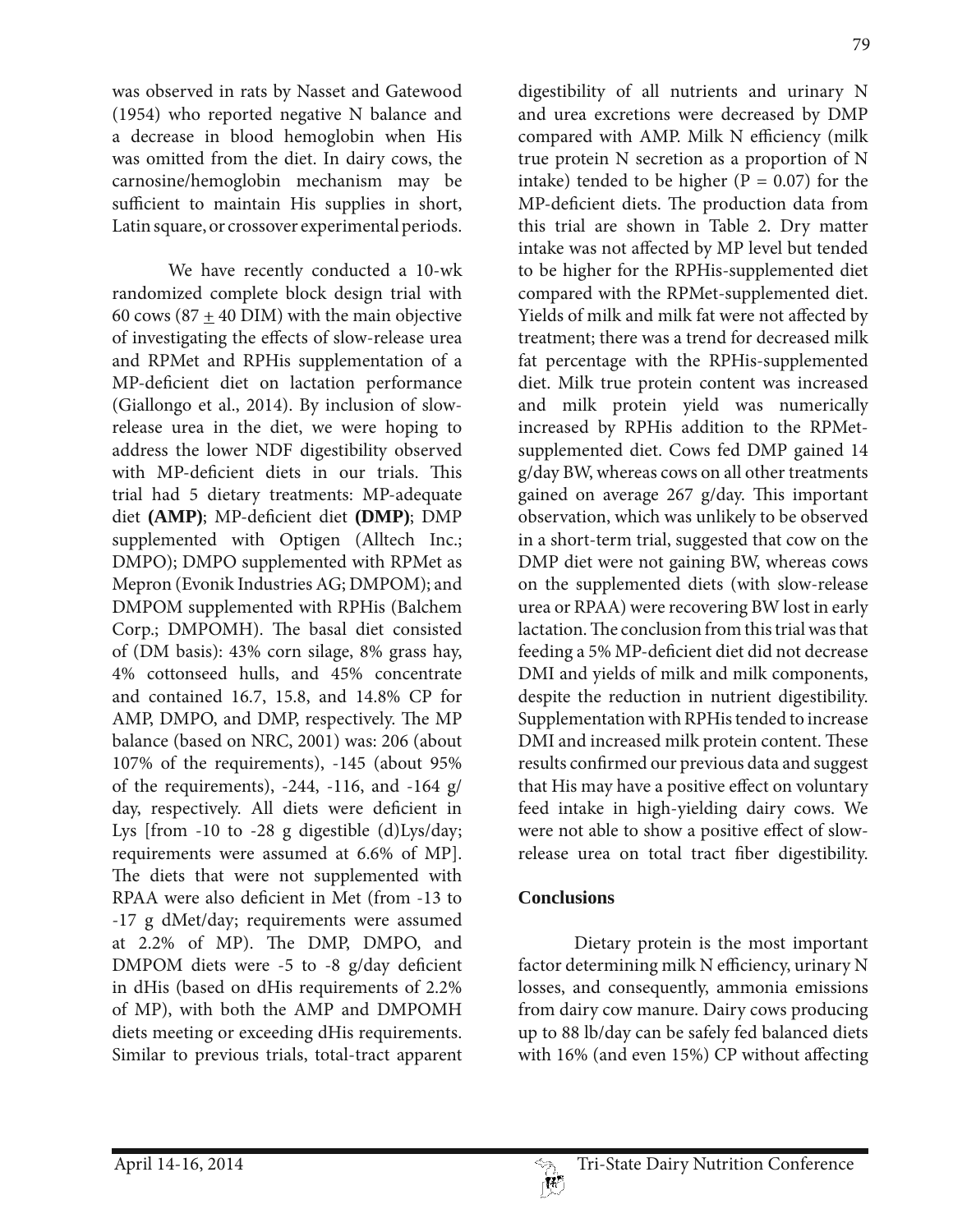milk production or composition. Diets with CP <15% (MP deficiency of <-12%) will likely result in decreased milk yield, partially through decreased DMI. Low-CP diets (i.e., deficient in MP) may benefit from supplementation with rumen-protected AA that limit production (again, partially through an effect on DMI). Our data demonstrated that His is a limiting AA in MP-deficient, corn silage/alfalfa haylagebased diets, and long-term trials showed that supplementation of these diets with rumenprotected His increased or tended to increase milk yield and milk protein percent and yield, mainly through increasing DMI. Total tract digestibility of NDF will likely be decreased with diets with  $CP < 16\%$  (RDP  $\leq 10\%$  of DM).

# **References**

Agle, M., A.N. Hristov, S. Zaman, C. Schneider, P. Ndegwa, and V.K. Vaddella. 2010. Effects of ruminally degraded protein on rumen fermentation and ammonia losses from manure in dairy cows. J. Dairy Sci. 93:1625–1637.

Aschemann, M., P. Lebzien, L. Hüther, S. Döll, K.H. Südekum, and S. Dänicke. 2012. Effect of niacin supplementation on digestibility, nitrogen utilisation and milk and blood variables in lactating dairy cows fed a diet with a negative rumen nitrogen balance. Arch. Anim. Nutr. 66:200-214.

Benefield, B.C., R.A. Patton, M.J. Stevenson, and T.R. Overton. 2009. Evaluation of rumenprotected methionine sources and period length on performance of lactating dairy cows within Latin squares. J. Dairy Sci. 92:4448-4455.

Berthiaume, R., M.C. Thivierge, R.A. Patton, P. Dubreuil, M. Stevenson, B.W. McBride, and H. Lapierre. 2006. Effect of ruminally protected methionine on splanchnic metabolism of amino acids in lactating dairy cows. J. Dairy Sci. 89:1621–1634.

Broderick, G.A., M.J. Stevenson, R.A. Patton, N.E. Lobos, and J.J. Olmos Colmenero. 2008. Effect of supplementing rumen-protected methionine on production and nitrogen excretion in lactating dairy cows. J. Dairy Sci. 91:1092–1102.

Davidson, S., B.A. Hopkins, J. Odle, C. Brownie, V. Fellner, and L.W. Whitlow. 2008. Supplementing limited methionine diets with rumen-protected methionine, betaine, and choline in early lactation Holstein cows. J. Dairy Sci. 91:1552–1559.

Doepel, L., D. Pacheco, J.J. Kennelly, M.D. Hanigan, I.F. Lopez, and H. Lapierre. 2004. Milk protein synthesis as a function of amino acid supply. J. Dairy Sci. 87:1279–1297.

Giallongo, F., J. Oh, T. Frederick, H. Weeks, A. N. Hristov, H. Lapierre, R.A. Patton, A. Gehman, and C. Parys. 2014. Effects of slowrelease urea, rumen-protected methionine, and histidine on performance of dairy cows fed metabolizable protein-deficient diets. J. Dairy Sci. 97(Suppl. 1) (in press).

Hristov, A.N., M. Hanigan, A. Cole, R. Todd, T.A. McAllister, P.M. Ndegwa, and A. Rotz. 2011. Ammonia emissions from dairy farms and beef feedlots: A review. Can. J. Anim. Sci. 91:1-35.

Hristov, A.N., K. Heyler, E. Schurman, K. Griswold, P. Topper, M. Hile, V. Ishler, E. Wheeler, and S. Dinh. 2012. Reducing dietary protein decreased the ammonia emitting potential of manure from commercial dairy farms. J. Dairy Sci. 95(Suppl. 2):477.

Huhtanen, P., and A.N. Hristov. 2009. A metaanalysis of the effects of protein concentration and degradability on milk protein yield and milk N efficiency in dairy cows. J. Dairy Sci. 92:3222–3232.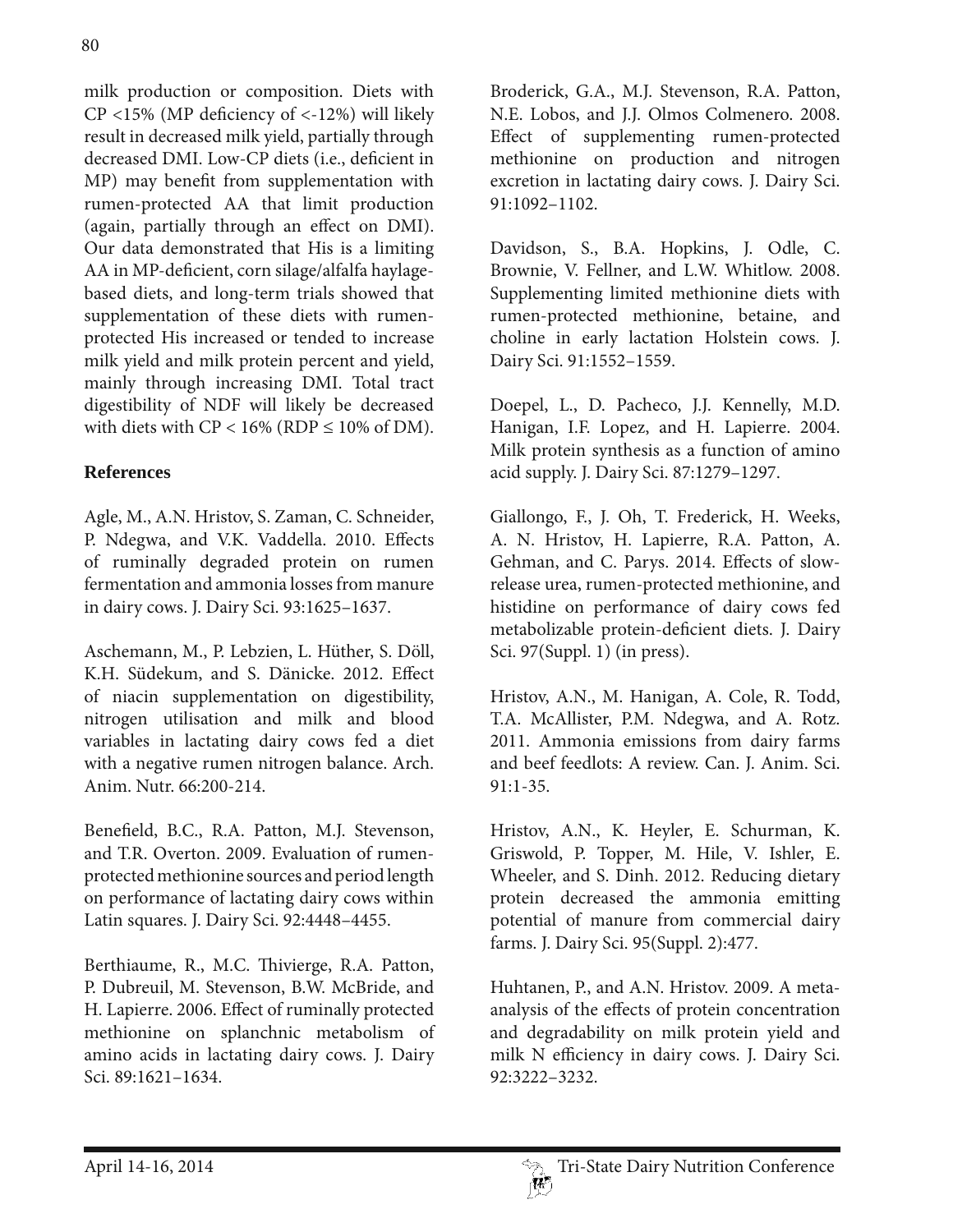Irwin, M.I., and D.M. Hegsted. 1971. A conspectus of research on amino acid requirements of man. J. Nutr. 101:539-566.

Kim, C.H., J.J. Choung, and D.G. Chamberlain. 1999. Determination of the first-limiting amino acid for milk production in dairy cows consuming a diet of grass silage and a cerealbased supplement containing feather meal. J. Sci. Food Agric. 79:1703–1708.

Lapierre, H., D.R. Ouellet, L. Doepel, G. Holtrop, and G.E. Lobley. 2008. Histidine, lysine and methionine: From metabolism to balanced dairy rations. Pages 19–36 in Proc. 44th Eastern Nutrition Conference of the Animal Nutrition Association of Canada (ANAC), University of Guelph, Guelph, ON, Canada.

Lapierre, H., D.R. Ouellet, and G.E. Lobley. 2014. Estimation of histidine requirement in lactating dairy cows. J. Dairy Sci. 97(Suppl. 1) (in press).

Lee, C., G.W. Feyereisen, A.N. Hristov, C.J. Dell, J. Kaye, and D. Beegle. 2014. Effects of dietary protein concentration on ammonia volatilization, nitrate leaching, and plant nitrogen uptake from dairy manure applied to lysimeters. J. Environ. Qual. 43:398–408.

Lee, C., A.N. Hristov, T. Cassidy, and K. Heyler. 2011a. Nitrogen isotope fractionation and origin of ammonia nitrogen volatilized from cattle manure in simulated storage. Atmosphere 2:256-270; doi:10.3390/atmos2030256.

Lee, C., A.N. Hristov, T.W. Cassidy, K.S. Heyler, H. Lapierre, G.A. Varga, M.J. de Veth, R.A. Patton, and C. Parys. 2012a. Rumen-protected lysine, methionine, and histidine increase milk protein yield in dairy cows fed metabolizable protein-deficient diet. J. Dairy Sci. 95:6042– 6060.

Lee, C., A.N. Hristov, K.S. Heyler, T.W. Cassidy, H. Lapierre, G.A. Varga, and C. Parys. 2012b. Effects of metabolizable protein supply and amino acids supplementation on nitrogen utilization, production and ammonia emissions from manure in dairy cows. J. Dairy Sci. 95:5253–5268.

Lee, C., A.N. Hristov, K.S. Heyler, T.W. Cassidy, M. Long, B.A. Corl, and S.K.R. Karnati. 2011b. Effects of dietary protein concentration and coconut oil supplementation on nitrogen utilization and production in dairy cows. J. Dairy Sci. 94:5544–5557.

Lee, C., A.N. Hristov, H. Lapierre, T. Cassidy, K. Heyler, G.A. Varga, and C. Parys. 2011c. Effect of dietary protein level and rumen-protected amino acid supplementation on dietary amino acid apparent digestibility and recovery in milk in lactating dairy cows. J. Dairy Sci. 94(Suppl. 1):689. (Abstr.)

Leonardi, C., M. Stevenson, and L.E. Armentano. 2003. Effect of two levels of crude protein and methionine supplementation on performance of dairy cows. J. Dairy Sci. 86:4033–4042.

Nasset, E.S., and V.H. Gatewood. 1954. Nitrogen balance and hemoglobin of adult rats fed amino acid diets low in L- and D-histidine. J. Nutr. 53:163-176.

NRC. 2001. Nutrient Requirements of Dairy Cattle. 7th rev. ed. Natl. Acad. Sci., Washington, DC.

Olmos Colmenero, J.J., and G.A. Broderick. 2006. Effect of dietary crude protein concentration on milk production and nitrogen utilization in lactating dairy cows. J. Dairy Sci. 89:1704–1712.

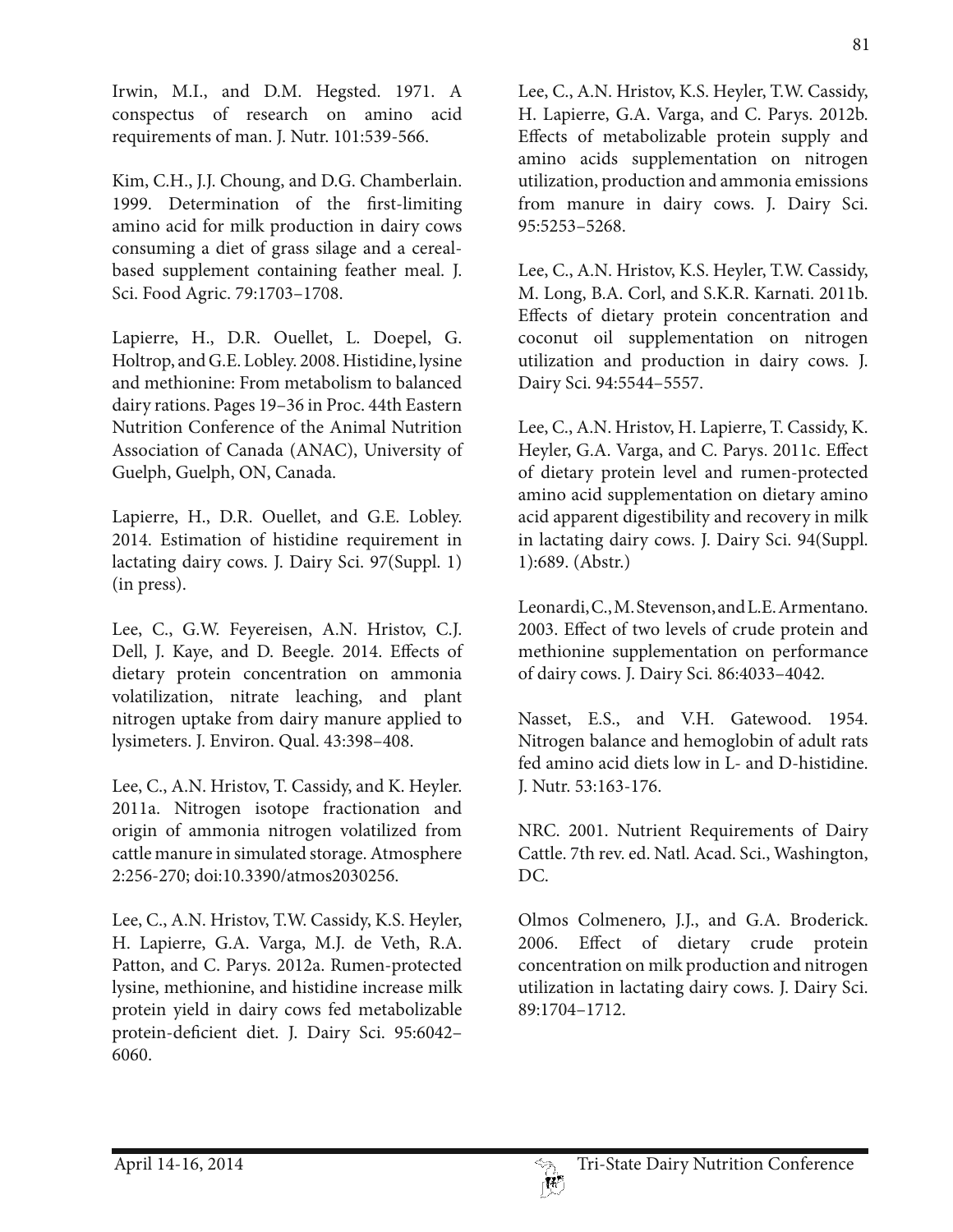Picard, M.L., G. Uzu, E.A. Dunnington, and P.B. Siegel. 1993. Food intake adjustments of chicks: Short term reactions to deficiencies in lysine, methionine and tryptophan. Br. Poult. Sci. 34:737–746.

Rose, W.C., W.J. Haines, D.T. Warner, and J.E. Johnson. 1951. The amino acid requirements of man. II. The role of threonine and histidine. J. Biol. Chem. 188:49-58.

Rulquin, H., and P. M. Pisulewski. 2000. Effects of duodenal infusion of graded amounts of His on mammary uptake and metabolism in dairy cows. J. Dairy Sci. 83(Suppl. 1):164. (Abstr.)

Socha, M.T., D.E. Putnam, B.D. Garthwaite, N.L. Whitehouse, N.A. Kierstead, C.G. Schwab, G.A. Ducharme, and J.C. Robert. 2005. Improving intestinal amino acid supply of pre- and postpartum dairy cows with rumenprotected methionine and lysine. J. Dairy Sci. 88:1113–1126.

USEPA (U.S. Environmental Protection Agency). 2009. National Water Quality Inventory: 2004 Report to Congress. Washington, D.C.

van Duinkerken, G., G. André, M.C.J. Smits, G.J. Monteny, and L.B.J. Šebek. 2005. Effect of rumen-degradable protein balance and forage type on bulk milk urea concentration and emission of ammonia from dairy cow houses. J. Dairy Sci. 88:1099–1112.

Vanhatalo, A., P. Huhtanen, V. Toivonen, and T. Varvikko. 1999. Response of dairy cows fed grass silage diets to abomasal infusions of histidine alone or in combinations with methionine and lysine. J. Dairy Sci. 82:2674–2685.

Viets, F.G. 1974. Fate of nitrogen under intensive animal feeding. Fed. Proc. 33:1178–1182.

Weeks, H.L., T.W. Frederick, L.M. Hagan, K.S. Heyler, and A.N. Hristov. 2014. Farmlevel evaluation of implementing feeding best management practices **(BMP)** on Pennsylvania dairy farms. J. Dairy Sci. 97(Suppl. 1) (in press).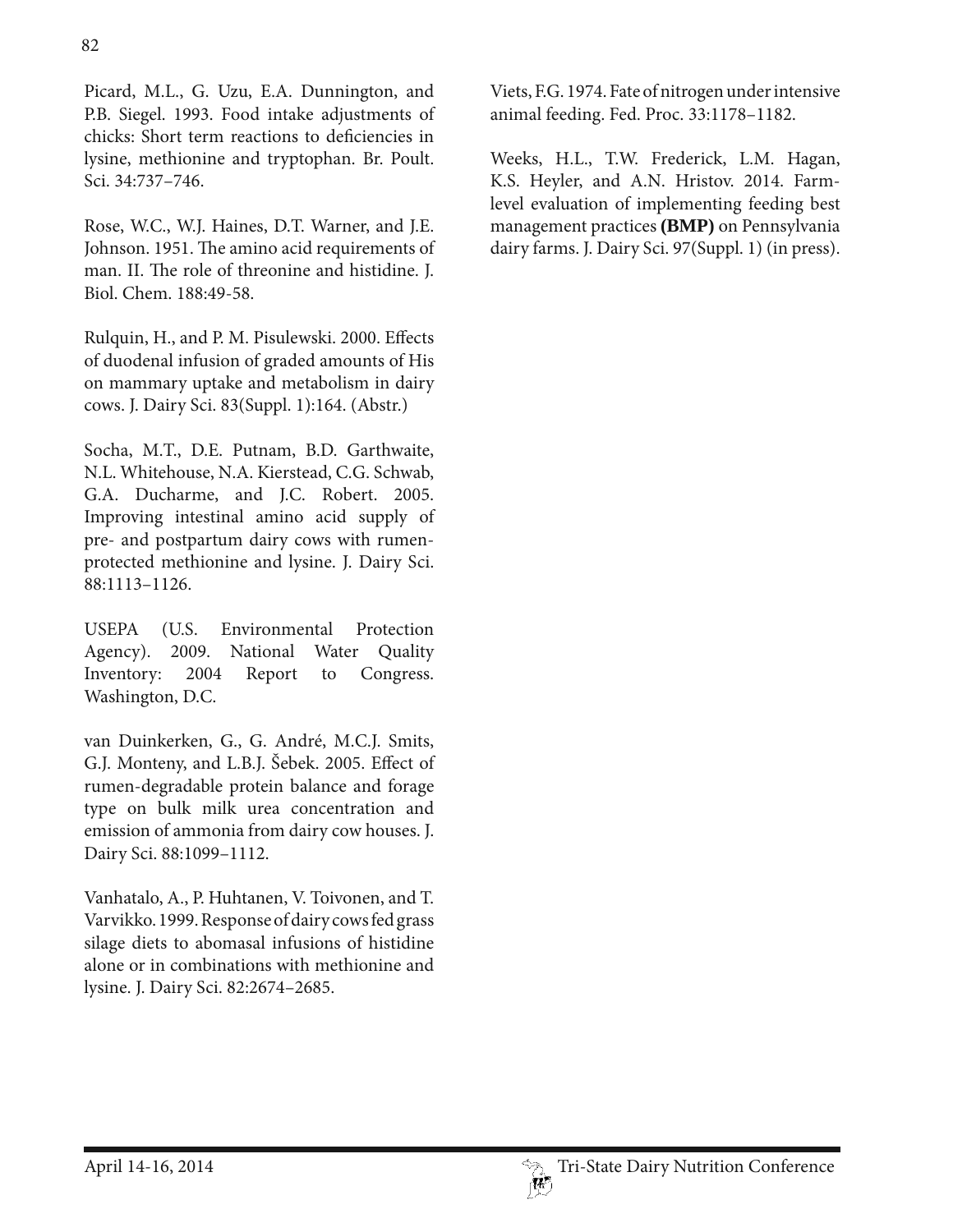|                                         | NRC (2001)<br>sample 90 DIM<br>lactating cow diet | NRC (2001)<br>diet formulated<br>at 16% CP | NRC (2001)<br>formulated at<br>17% CP |
|-----------------------------------------|---------------------------------------------------|--------------------------------------------|---------------------------------------|
| Crude protein, %                        | 16.0                                              | 15.9                                       | 17.0                                  |
| Rumen-degraded protein, % CP            | 10.0                                              | 9.8                                        | 10.9                                  |
| Rumen-undegraded protein, % CP          | 6.0                                               | 6.2                                        | 6.1                                   |
| Rumen-degraded protein supply, g/day    | 2,471                                             | 2,445                                      | 2,731                                 |
| Rumen-degraded protein balance, g/day   | $-28$                                             | 3                                          | 286                                   |
| Rumen-undegraded protein supply, g/day  | 1,484                                             | 1,539                                      | 1,525                                 |
| Rumen-undegraded protein balance, g/day | 52                                                | 12                                         | 10                                    |
| MP supply, g/day                        | 2,706                                             | 2,716                                      | 2,714                                 |
| MP balance, g/day                       | 44                                                | 10                                         | 8                                     |
| NE, balance, Mcal/day                   | 1.9                                               | 0.9                                        | 1.2                                   |

**Table 1.** Example NRC (2001) diets that meet the metabolizable protein (MP) requirements of a 1500 lb/90-days-in-milk cow with milk production of 88 lbs/day and 3% true milk protein, consuming 55 lb/day DMI.<sup>1</sup>

<sup>1</sup>DMI = Dry matter intake, CP = crude protein, MP = metabolizable protein, and NE<sub>L</sub> = net energy for lactation.